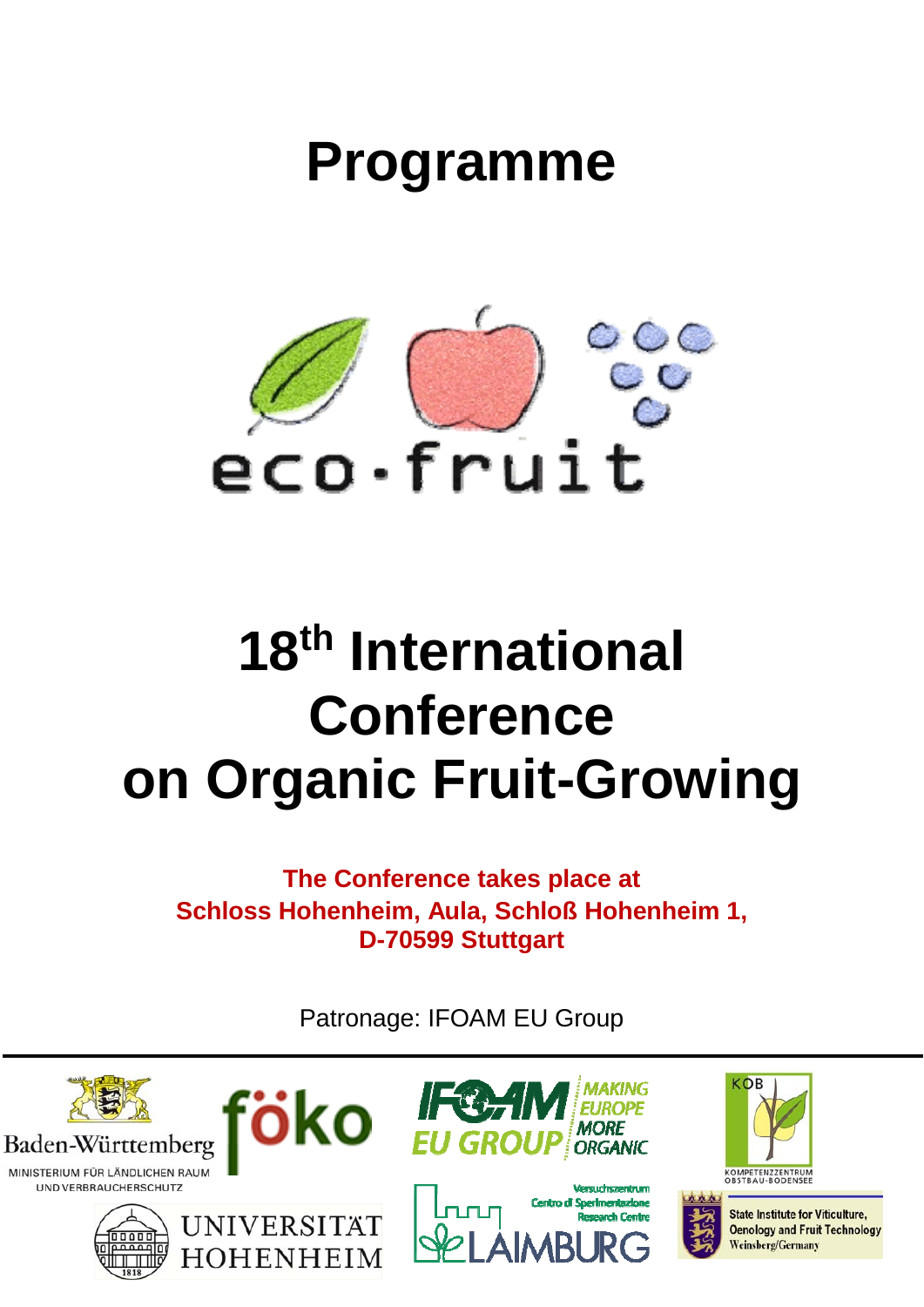10:00 – 10:30 **Welcome addresses** 

Prof. Dr. Stephan Dabbert, President of the University of Hohenheim Prof. Dr. Ralf Voegele, Dean of the University of Hohenheim Ministry of Rural Affairs and Consumer Protection Baden-Wuerttemberg Peter Rolker, FOEKO e.V.

## **Pome Fruit: Breeding Activities for Organic Fruit Growing**

*Chair: B. Pfeiffer* 

| $10:30 - 10:45$ | Broaden the genetic basis in apple breeding by using genetic<br>resources<br>M. Kellerhals, Agroscope Wädenswil (Switzerland)                                                                                  |
|-----------------|----------------------------------------------------------------------------------------------------------------------------------------------------------------------------------------------------------------|
| $10:45 - 11:00$ | The identification of apple pedigree information on a large diverse set<br>of apple germplasm and its application in apple breeding using new<br>genetic tools<br>N. Howard, University of Oldenburg (Germany) |
| $11:00 - 11:15$ | Bringing Commons elements into fruit breeding<br>S. Sievers-Glotzbach, University of Oldenburg (Germany)                                                                                                       |
| $11:15 - 11:25$ | Research Project EGON: Development of organically bred fruit<br>varieties in commons-based initiatives<br>H. Wolter, University of Oldenburg (Germany)                                                         |
| 11:25-11:30     | Apfel:gut - Preliminary results<br>M. Ristel, OEON e.V. Jork (Germany)                                                                                                                                         |
| $11:30 - 11:35$ | Breeding apples with durable resistance on the genetic basis of old<br>local varieties<br>F. Ruess, LVWO Weinsberg (Germany)                                                                                   |
| $11:35 - 11:40$ | Perspectives on European organic apple breeding and propagation<br>under the frame of LIVESEED Project<br>K. Koutis, AEGILOPS (Greece)                                                                         |
| $11:40 - 12:00$ | Discussion Pome Fruit Breeding Strategies                                                                                                                                                                      |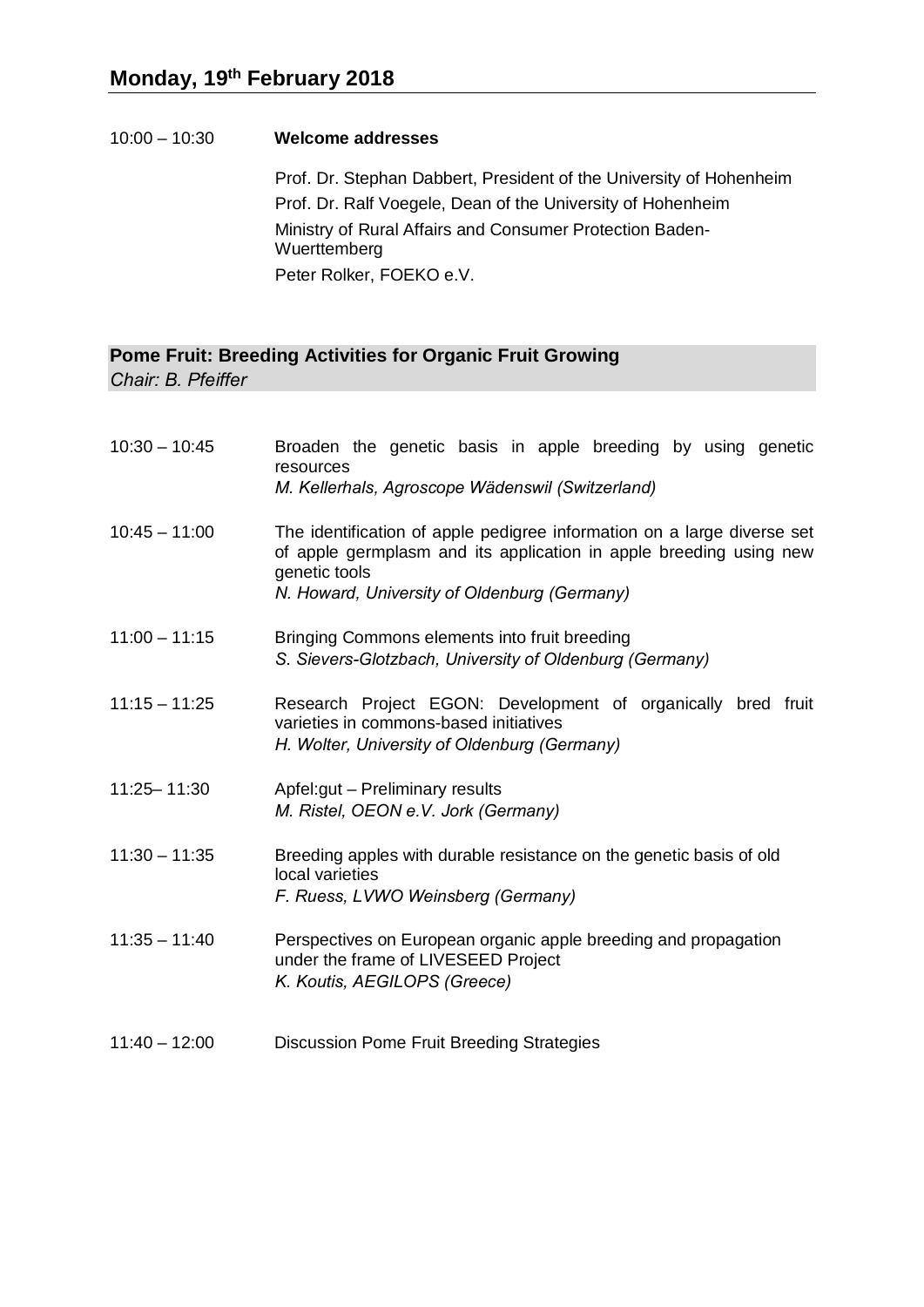#### **Pome Fruit: Varieties and Rootstocks suitable for Organic Fruit Growing**  *Chair: M. Friedli*

| $12:00 - 11:15$ | Results from a long term rootstock trial with the apple cultivar 'Topaz'<br>according to organic production conditions in Eastern Austria<br>A. Spornberger, BOKU Vienna (Austria) |
|-----------------|------------------------------------------------------------------------------------------------------------------------------------------------------------------------------------|
| $12:15 - 12:20$ | Comparison of the apple variety Topaz cultivated on rootstocks M25<br>and M9<br>M. Schluchter, KOB Bavendorf (Germany)                                                             |
| $12:20 - 12:25$ | Storage- and shelf life behaviour of new apple cultivars<br>N. Klein, KOB Bavendorf (Germany)                                                                                      |
| $12:25 - 12:30$ | Thinning the cultivar Natyra®<br>M. Hechinger, KOB Bavendorf (Germany)                                                                                                             |
| $12:30 - 12:45$ | Discussion Pome Fruit Varieties suitable for Organic Fruit Growing                                                                                                                 |
| $12:45 - 13:55$ | Lunch break                                                                                                                                                                        |

## **Pome Fruit: Strategies for Disease Control**

*Chair: S. Buchleither* 

| $13.55 - 14:10$ | Symptom occurrence and disease management of Marssonina blotch<br>A. Bohr, KOB, Bavendorf (Germany)                                                                                                          |
|-----------------|--------------------------------------------------------------------------------------------------------------------------------------------------------------------------------------------------------------|
| $14:10 - 14:15$ | Testing resistance of apple cultivars to Marssonina coronaria<br>H. Schärer, FiBL Frick (Switzerland)                                                                                                        |
| $14:15 - 14:20$ | In search of alternative approaches to reduce Alternaria leaf blotch and<br>fruit spots of apple: Testing interactions between slaked lime and<br>sulphur lime.<br>U. E. Prechsl, VZ Laimburg, Auer (Italy)  |
| $14:20 - 14:25$ | Hot water treatment - using the apples own defence potential<br>A. Prunier, KOB, Bavendorf (Germany)                                                                                                         |
| $14:25 - 14:30$ | Influence of some weather parameters on the susceptibility of apple<br>fruit to postharvest grey mould attack<br>S. Wright, University of Gävle (Sweden)                                                     |
| 14:30: 14:35    | Identification and quantification of Candidatus Phytoplasma pyri in<br>declining trees of a Swiss cider pear orchard after incision treatment at<br>the stem base.<br>E. Toenshoff, FiBL Frick (Switzerland) |
| $14:35 - 14:45$ | Discussion Strategies for Disease Control Part 1                                                                                                                                                             |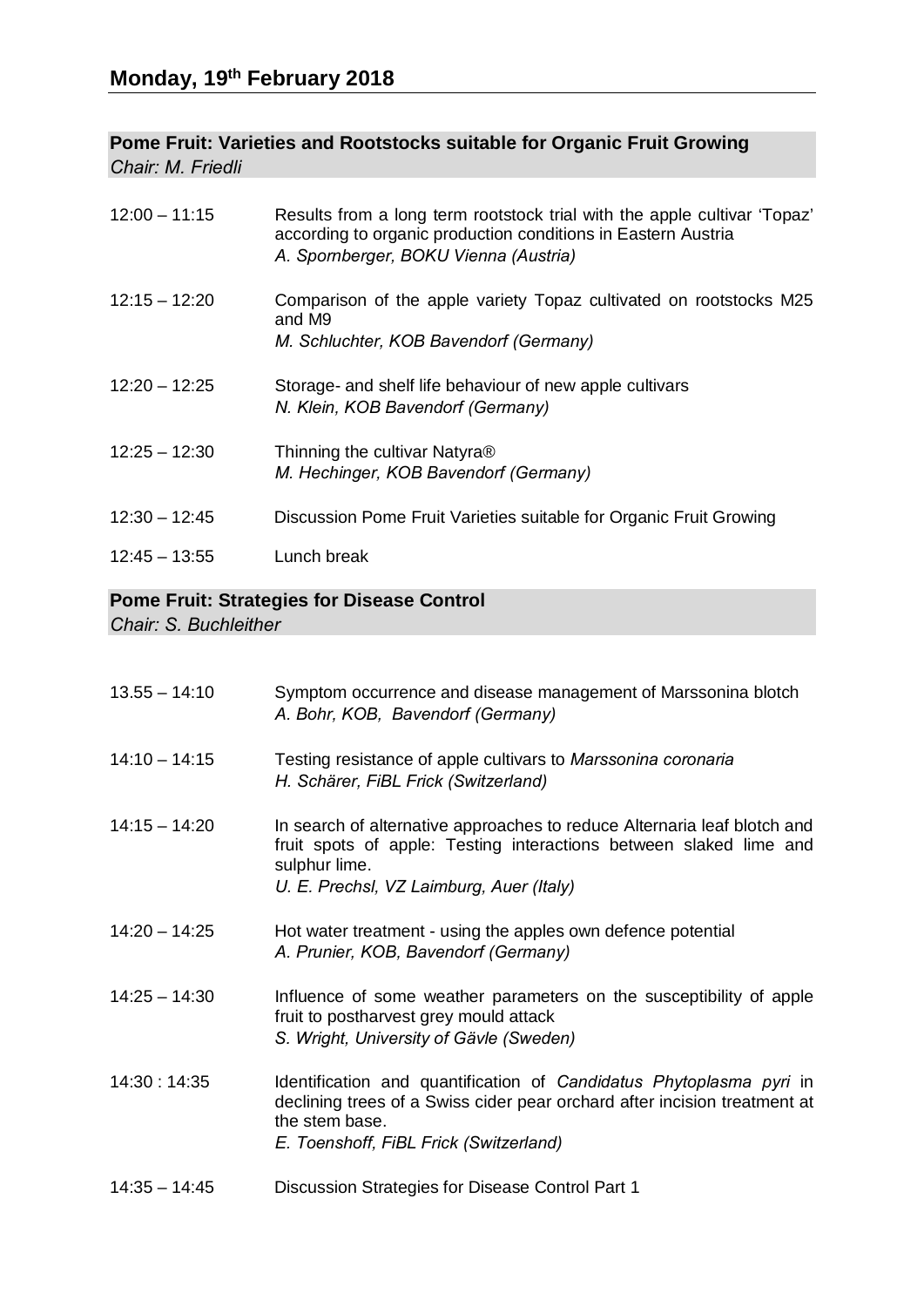- 14:45 15:00 Assessment of new scab control strategies in greenhouse trials *S. Kunz, Bio-Protect GmbH, Konstanz (Germany)*
- 15:00 15:05 Lime sulphur, an important agent to reduce the use of copper in organic pome fruit growing, results from a collaborative research project *B. Benduhn, OEON e.V. Jork (Germany)*
- 15:05 15:10 Results on the copper minimization in organic pome fruit growing from the collaborative research project *B. Benduhn, OEON e.V. Jork (Germany)*
- 15:10 15:15 Recent results from field-experiments with yeast-extract to reduce the primary ascospore inoculum of *Venturia inaequalis B. Pfeiffer, LVWO Weinsberg (Germany)*
- 15:15 15:30 Discussion Strategies for Disease Control Part 2
- 15:30 16:00 Coffee break

#### **Pome Fruit: Covering Systems**

*Chair: S. Buchleither* 

16:00 – 16:15 Impact of a rain-roof-covering-system on the incidence of fungal diseases, quality parameters and solar radiation in organic apple production *T. Arnegger, KOB, Bavendorf (Germany)*  16:15 – 16:30 Field trials in apple orchards with different covering methods to reduce plant protection treatments and yield losses due to pests and diseases *M. Kelderer, VZ Laimburg, Auer (Italy)*  16:30 – 16:45 Carbon footprint of innovative plastic covers used as insect and pest control system in organic apple orchards *M. Boschiero, VZ Laimburg, Auer (Italy)*  16:45 – 17:00 Discussion Covering Systems **17:15 – 18:30 Workshops Session 1**  WS 1: The Commons concept for breeding in organic fruit growing Introduction *H. Wolter and S. Sievers-Glotzbach*  WS 2: The LIVESEED project for organic breeding *Introduction F. Warlop and K. Koutis*  18:45 – 20:00 Internal Meeting of the Organizing Committee of ecofruit Conference 20:00 Dinner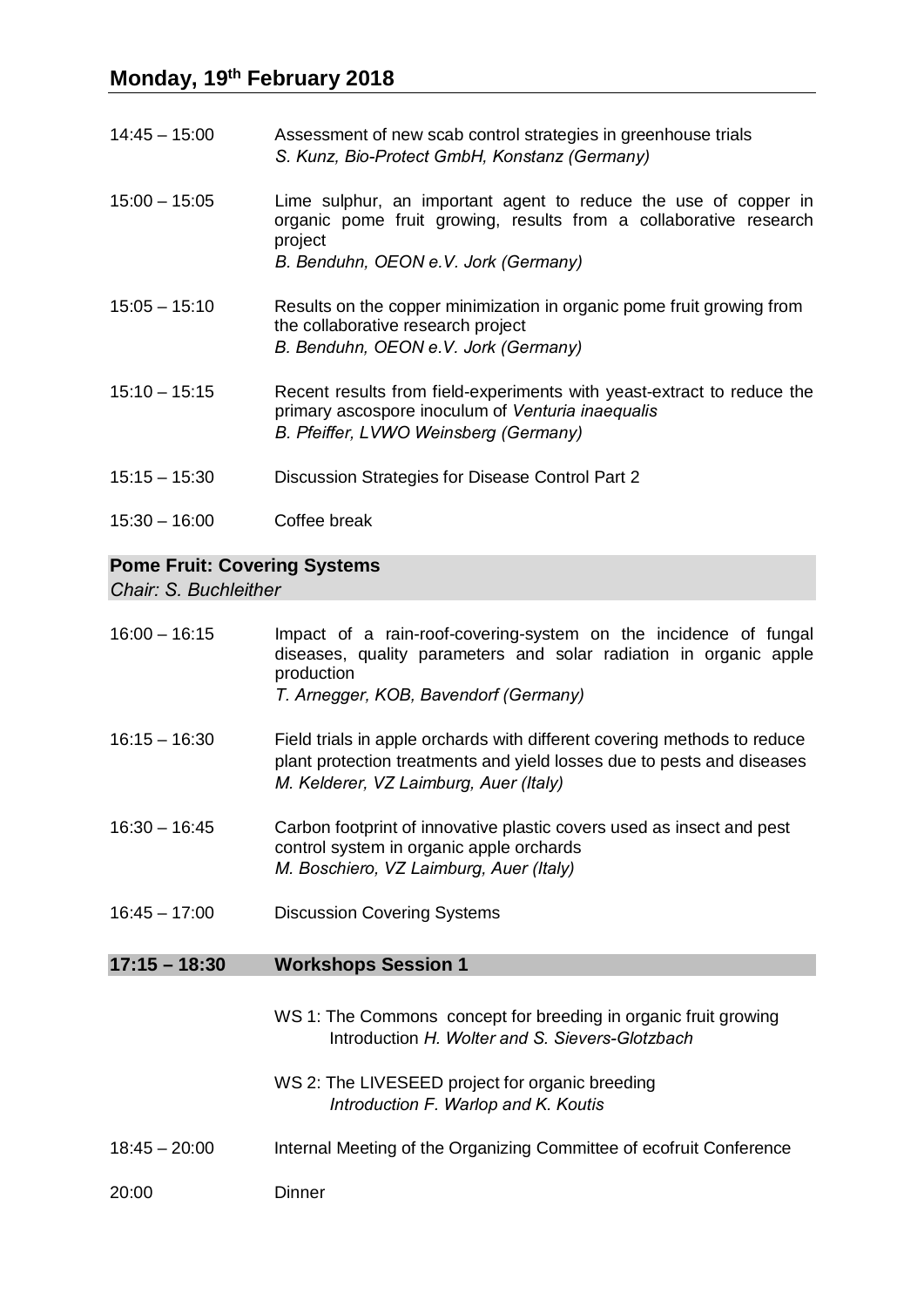### **Pome Fruit: Strategies for the Enhancement of Predators and Biodiversity**  *Chair: P. Triloff*

| $8:30 - 8:45$ | Earwigs and aphids in apple orchards – influence of agri-environmental<br>measures and landscape factors<br>A. K. Happe, TU Darmstadt (Germany)              |
|---------------|--------------------------------------------------------------------------------------------------------------------------------------------------------------|
| $8:45 - 8:50$ | Monitoring of predation activity in apple orchards<br>K. Kovarikova, CRI Prague (Czech Republic)                                                             |
| $8:50 - 8:55$ | How far do fruit growers get involved in Functional AgroBiodiversity<br>assessment<br>F. Warlop, GRAB (France)                                               |
| $8:55 - 9:00$ | Evaluation and improvement of measures for the enhancement of<br>biodiversity in German organic orchards<br>Jutta Kienzle, University of Hohenheim (Germany) |
| $9:00 - 9:20$ | Discussion Enhancement Predators and Biodiversity                                                                                                            |

## **Pome Fruit: Strategies for Pest Control**

*Chair: J. Kienzle* 

| $9:20 - 9:35$   | Alternative to azadirachtin to control Dysaphis plantaginea Passerini<br>(Hemiptera: Aphidae) in organic apple production<br>G. Alins, IRTA (Spain)                                                         |
|-----------------|-------------------------------------------------------------------------------------------------------------------------------------------------------------------------------------------------------------|
| $9:35 - 9:50$   | Effects of Calcium Hydroxide and Quassia Extract on Honey Bees<br>(Apis mellifera)<br>J. Slave, University of Hohenheim (Germany)                                                                           |
| $9:50 - 9:55$   | The unnoticed invasion of a pest with high harmful potential in fruit and<br>vegetable production: the brown marmorated stink bug Halyomorpha<br>halys in Germany<br>O. Zimmermann, LTZ Karlsruhe (Germany) |
| $9:55 - 10:10$  | Discussion Strategies for Pest Control                                                                                                                                                                      |
| $10:10 - 10:40$ | Coffee break                                                                                                                                                                                                |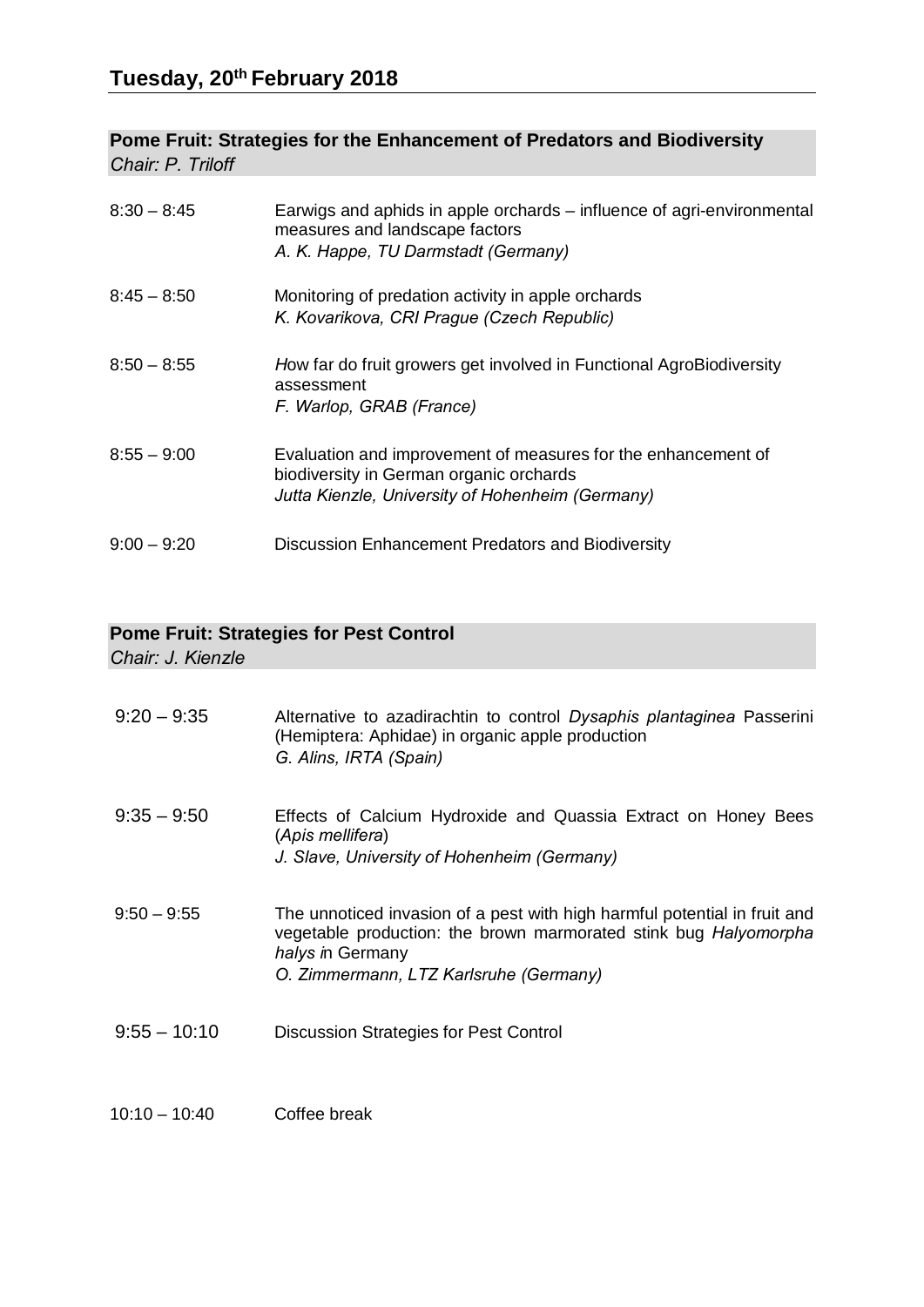#### **Pome Fruit: Strategies for Codling Moth Control**

*Chair: M. Trapman* 

| $10:40 - 10:55$ | Successful control of codling moth resistance to Cydia pomonella<br>granulovirus (CpGV)<br>J. Jehle, JKI Darmstadt (Germany)                                         |
|-----------------|----------------------------------------------------------------------------------------------------------------------------------------------------------------------|
| $10:55 - 11:00$ | Control of codling moth Cydia pomonella L. by using CIDETRAK®<br>CMDA COMBO™ MESO™ dispensers in Bulgaria<br>H. Kutinkova, Fruit Growing Institute Plodiv (Bulgaria) |
| $11:00 - 11:15$ | Discussion Strategies for Codling Moth Control                                                                                                                       |

#### **Situation in Different Countries in Organic Farming**

*Chair: M. Kelderer* 

| $11:15 - 11:30$ | Organic Temperate Fruits in North and South America: Production,<br>Consumption, and Economic Trends<br>D. Granatstein, Washington State University, Wenatchee (USA) |
|-----------------|----------------------------------------------------------------------------------------------------------------------------------------------------------------------|
| $11:30 - 11:45$ | Organic Fruit Research Update for the US<br>D. Granatstein, Washington State University, Wenatchee (USA)                                                             |
| $11:45 - 11:50$ | Organic fruit growing in Spain: First approach to its development<br>V. Gonzálvez, SEAE (Spain)                                                                      |
| $11:50 - 12:00$ | Discussion Situation in Different Countries                                                                                                                          |
| $12:00 - 13:15$ | Lunch break                                                                                                                                                          |
|                 |                                                                                                                                                                      |

#### **13:15 – 15:00 Poster presentation**

Posters presented only in poster presentation and not as spotlight presentation: (*the other posters are listed at the end of the programme*)

- 1 The Efficacy of European Fruit Lecanium, *Parthenolecanium corni* (Bouché, 1844) Control Using Natural Products *M. Skalský, J. Niedobová, J. Popelka (Czech Republic)*
- 2 Induction of natural defenses by *Mimosa tenuiflora* and *Quercus robur* extract in lettuce against *Sclerotinia sclerotiorum Maria Mateu, Ana I González-Hernández, Eugenio Llorens, Carlos Agustí-Brisach, Begonya Vicedo, Antonio Cerveró, Teresa Yuste, Carlos Ledó, Pilar García-Agustín and Leonor Lapeña (Spain)*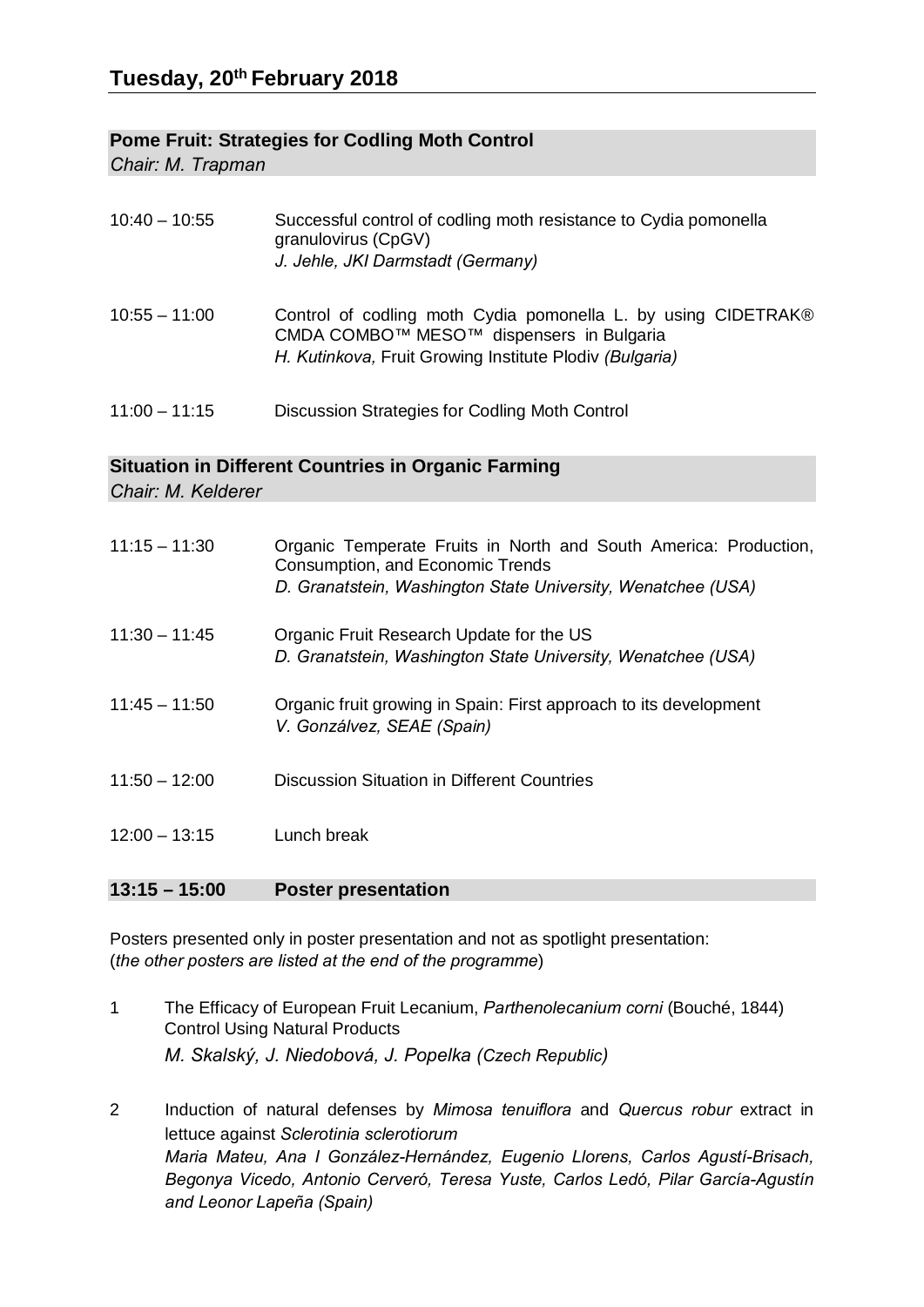#### **13:15 – 15:00 Poster presentation**

3 Copper heptagluconate as ecofriendly compound enhancing the plant immune system of *Solanum lycopersicum* against *Pseudomonas syringae*, causal agent of bacterial speck

*Ana I. González-Hernández, Eugenio Lloren, Carlos Agustí-Brisac, Begonya Vicedo, Teresa Yuste, Antonio Cerveró, Carlos Ledó, Pilar García-Agustín, Leonor Lapeña (Spain).* 

4 Manufacturing a prototype swing mechanical arm Weeder for orchard trees *E.M. Sehsah, Fac, of Agriculture, Kafrelsheikh (Egypt)* 

#### **Strategies for Fertilization and Improvement of the Soil**

*Chair: M. Kelderer.* 

| $16:30 - 18:00$ | <b>Workshops Session 2</b>                                                                                                                                           |
|-----------------|----------------------------------------------------------------------------------------------------------------------------------------------------------------------|
| 15:50 - 16:15   | Discussion Fertilization and Improvement of the Soil                                                                                                                 |
|                 | weeds and increase photosynthesis<br>Julia Reekie, Agriculture and Agri-Food Canada (Canada)                                                                         |
| $15:45 - 15:50$ | S. Alber, VZ Laimburg (Italy)<br>Reflective mulch is a useful orchard floor management tool to suppress                                                              |
| $15:30 - 15:45$ | Nutrient balances of South Tyrolean apple farms - a comparison<br>between the integrated and organic production system                                               |
| $15:15 - 15:30$ | Nutrient flows and nutrient balances in organic apple orchards: A study<br>of organic apple production in Southern Germany<br>K. Moeller, LTZ Augustenberg (Germany) |
| $15:00 - 15:15$ | Bio-phytoremediation of organic pollutants in soils from organic farms:<br>Current situation in Poland and challenges<br>E. Malusa, RIH Skierniewice (Poland)        |

WS 1: New rules for trees commercialization : where are we in EU countries? *Introduction F. Warlop* 

#### WS 2: Project DOMINO (soil management)

*Introduction S. Zikeli, D. Neri. The new Core-Organic Cofund Project Domino aims at increasing the resilience and sustainability of organic fruit growing systems in Europe by the development of new fertilization strategies based on recycled materials, increased biodiversity in the orchard and by the use of protected growing systems. The DOMINO workshop aims at the integration of ideas of the sector into the project and wants to create a possibility for networking of project participants and interested colleagues.* 

- WS 3: How to deal with *Halyomorpha halys* and with stinkbugs *Introduction O. Zimmermann*
- 18:15 19:45 Assembly of IFOAM EU Specialist Group Fruit Growing
- 20:00 Dinner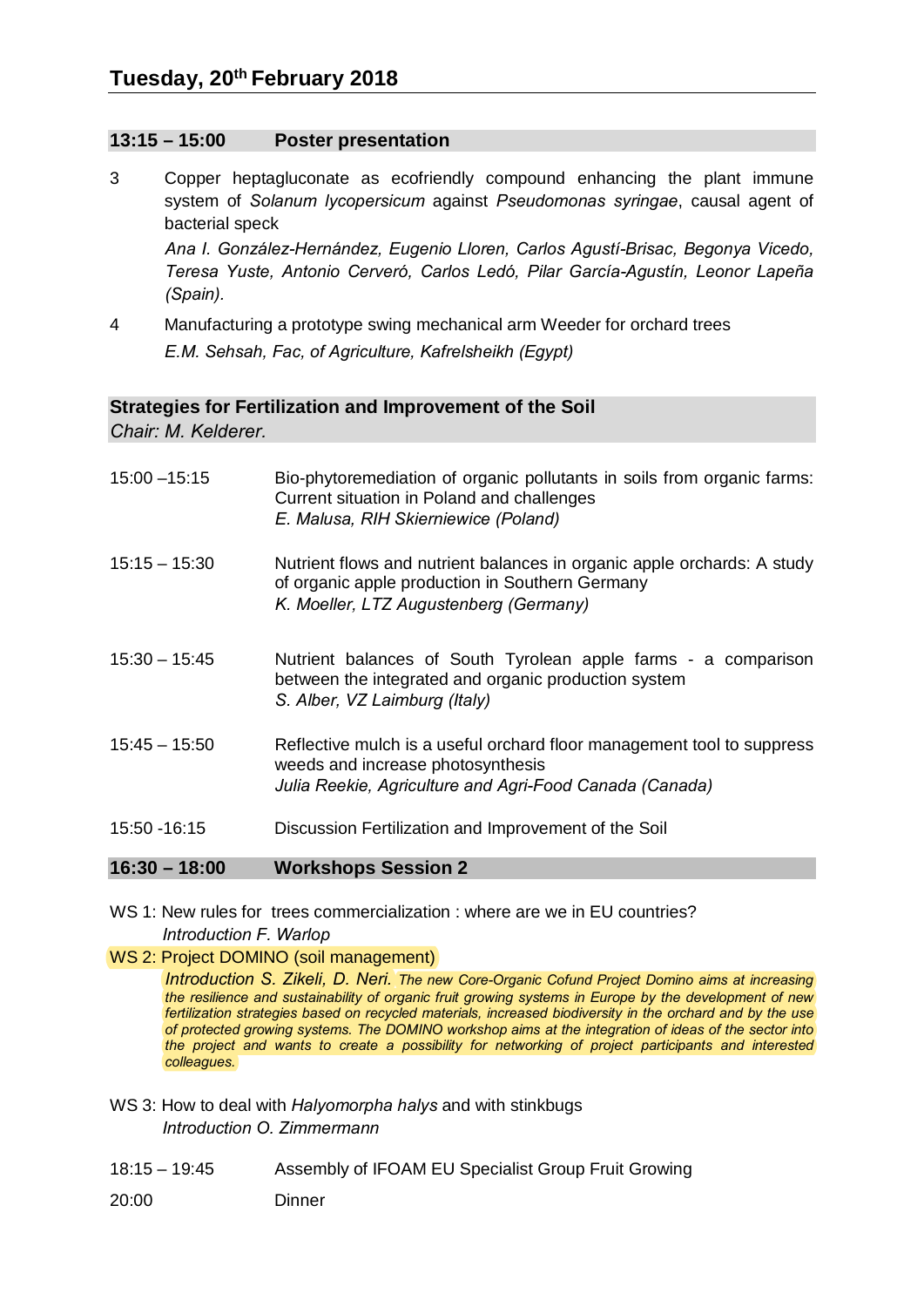## **Stone Fruit: Strategies for Organic Cultivation**

*Chair: B. Pfeiffer* 

| $8:30 - 08:35$ | The use of non-chemical methods in Rhagoletis cerasi control in<br>baby food production<br>V. Falta, Biocont Laboratory, Modřice (Czech Republic)                                                                         |
|----------------|---------------------------------------------------------------------------------------------------------------------------------------------------------------------------------------------------------------------------|
| $8:35 - 08:40$ | Testing of germ-inhibiting effects of different essential oils on conidia<br>of Monilia fructigena and Blumeriella jaapii<br>B. Pfeiffer, LVWO Weinsberg (Germany)                                                        |
| $8:40 - 08:45$ | Control of Cherry leaf spot (Blumeriella jaapii) and Shot hole disease<br>(Wilsonomyces carpophillus) with lime sulfur application before and<br>after rain event<br>Z. Jelev, Agricultural University-Plovdiv (Bulgaria) |
| $8:45 - 08:50$ | Sweet cherry resistance to spring frost damage at bloom stage<br>R. Vávra, Research and Breeding Institute of Pomology Holovousy<br>Ltd. (Czech Republic)                                                                 |
| $8:50 - 08:55$ | Reaction of organically grown walnut cultivars to walnut blight<br>(Xanthomonas campestris p.v. juglandis) and anthracnose<br>(Gnomonia leptostyla)<br>M. Marinov, Agricultural University-Plovdiv (Bulgaria)             |
| $8:55 - 09:15$ | Discussion Strategies for Organic Production of Stone Fruit                                                                                                                                                               |

## **Strategies for the Regulation of** *Drosophila suzukii*

*Chair: F. Warlop* 

| $9:15 - 09:20$ | Are there preferences of <i>Drosophila suzukii</i> for cherry and plum<br>varieties?<br>K. Köppler, LTZ Karlsruhe-Augustenberg (Germany)                |
|----------------|---------------------------------------------------------------------------------------------------------------------------------------------------------|
| $9:20 - 09:25$ | Control of <i>Drosophila suzukii</i> with DS-Lime in black berries<br>K. Köppler, LRA Karlsruhe in Bruchsal (Germany)                                   |
| $9:25 - 09:40$ | Drosophila suzukii control using Kaolin, lime and rock dusts<br>C. Daniel FiBL Frick (Switzerland)                                                      |
| $9:40 - 09:55$ | Drosophila suzukii migration into orchards: Observations and field<br>studies<br>A. Eben, JKI Dossenheim (Germany)                                      |
| $9:55 - 10:10$ | Demonstration project "Exclusion netting for managing Spotted Wing<br>Drosophila in fruit crops" - Results 2017<br>B. Boehnke, JKI Dossenheim (Germany) |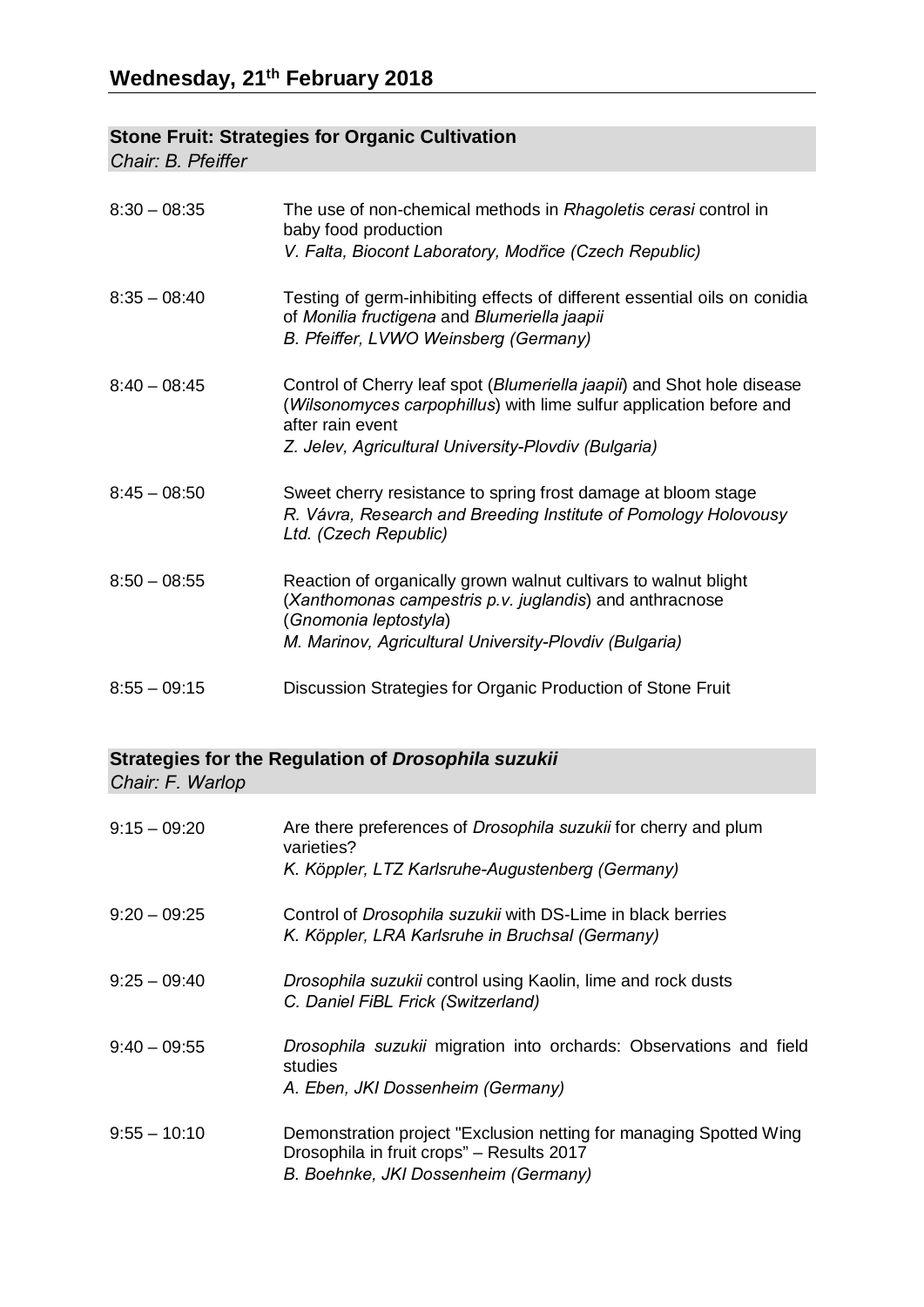- 10:10 10:20 Discussion Strategies for the Regulation of *Drosophila suzukii*
- 10:20 10:50 Coffee break

#### **10:50 – 12:15 Workshops Session 3**

- WS 1: Future strategies to deal with *Drosophila suzukii Introduction K. Koeppler, C. Daniels, A. Eben, H. Vogt*
- WS 2: Could the "Commons concept" be an idea for a better strategy to deal with the challenges to mantain available naturally occurring substances used in plant health care in organic fruit growing? *Introduction H. Wolters and J. Kienzle*
- 12:15 13:15 Lunch break

### **Small Fruit: Strategies for Organic Cultivation**

*Chair: B. Pfeiffer* 

| $13:15 - 13:30$ | Effective control of Melolontha spp. in organic strawberry plantations<br>by means of holistic approach<br>E. Malusa, RIH, Skierniewice (Poland)                                                           |
|-----------------|------------------------------------------------------------------------------------------------------------------------------------------------------------------------------------------------------------|
| $13:30 - 13:35$ | Foliar applications of different plant biostimulants promote growth<br>and fruit quality of strawberry plants grown under nutritional limitation<br>S. Stoppelsa, Free University of Bolzano-Bozen (Italy) |
| $13:35 - 13:40$ | A first survey on the health quality of soils in Martell valley with the<br>prospective of implementing organic production of strawberries<br>M. Kelderer, Versuchszentrum Laimburg (Italy)                |
| $13:40 - 13:45$ | Translocation of phosphonate from frigoplants to fruit in strawberries<br>H. Schärer, FiBL Frick (Switzerland)                                                                                             |
| $13:45 - 13:50$ | Insect biodiversity in soft fruits - monitoring and barcoding.<br>O. Zimmermann, LTZ Karlsruhe-Augustenberg, (Germany)                                                                                     |
| $13:50 - 13:55$ | Survey of pests and beneficial fauna in organic small fruits<br>plantations<br>E. Malusa, RIH, Skierniewice (Poland)                                                                                       |
| $13:55 - 14:15$ | Discussion Strategies for Organic Cultivation of Small Fruit                                                                                                                                               |
| 14:30           | <b>End of Conference</b>                                                                                                                                                                                   |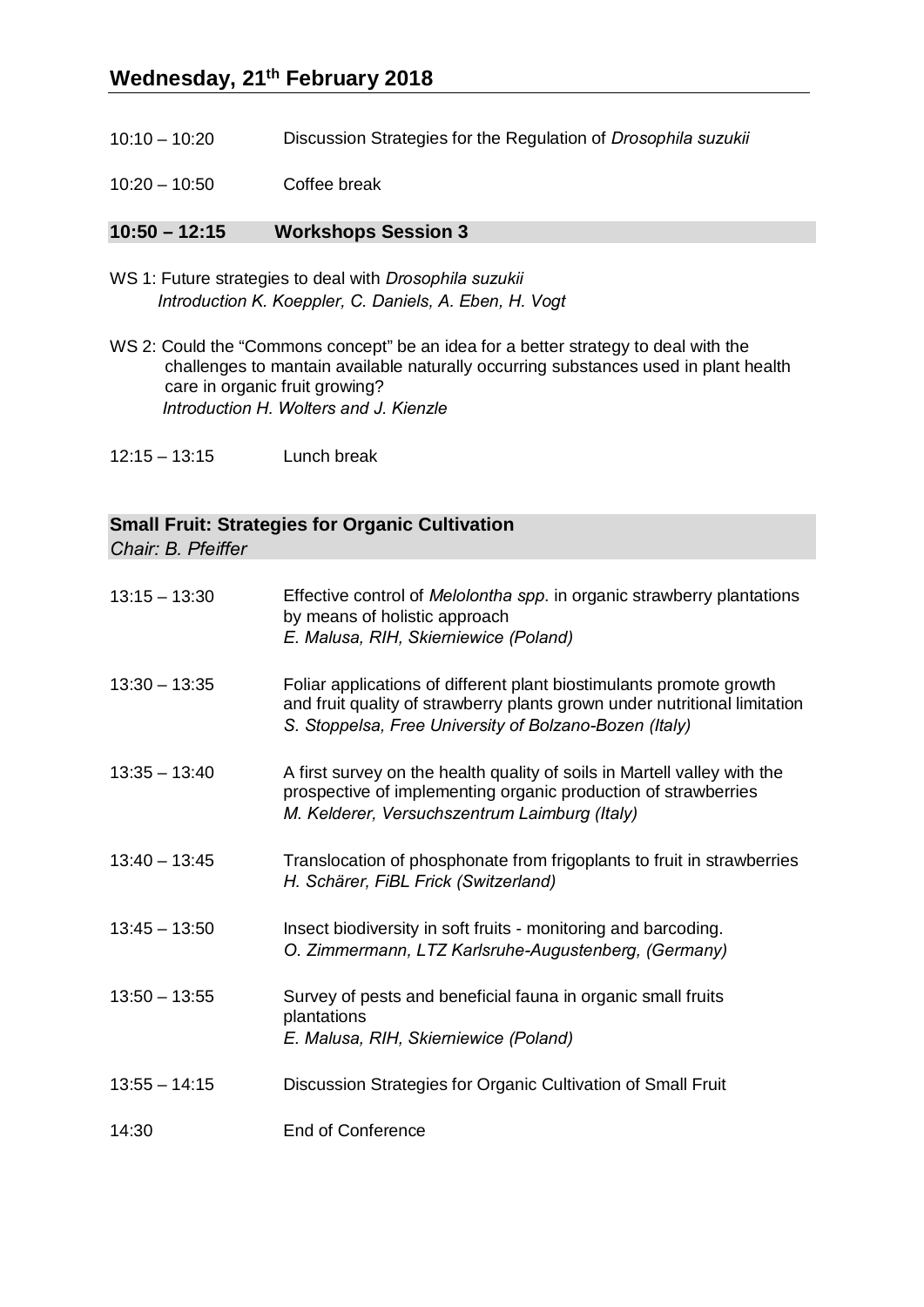#### **Posters presented in poster presentation and as spotlight presentation**

*For the contributions presented as spotlight presentation it is not obligatory to present also a poster. Sometimes, this is a short term decision. Thus, it may happen that some of the posters listed are not presented.* 

*The posters 1-4 are not presented as spotlight presentation and, thus, listed directly in the poster presentation session.* 

- 5 Research Project EGON: Development of organically bred fruit varieties in commonsbased initiatives *H. Wolter, University of Oldenburg (Germany)*
- 6 Apfel:gut Preliminary results *M. Ristel, OEON e.V. Jork (Germany)*
- 7 Breeding apples with durable resistance on the genetic basis of old local varieties *F. Ruess, LVWO Weinsberg (Germany)*
- 8 Perspectives on European organic apple breeding and propagation under the frame of LIVESEED Project *K. Koutis, AEGILOPS (Greece)*
- 9 Comparison of the apple variety Topaz cultivated on rootstocks M25 and M9 *M. Schluchter, KOB Bavendorf (Germany)*
- 10 Testing resistance of apple cultivars to Marssonina coronaria H. Schärer, FiBL Frick (Switzerland)
- 11 In search of alternative approaches to reduce Alternaria leaf blotch and fruit spots of apple: Testing interactions between slaked lime and sulphur lime.  *U. E. Prechsl, VZ Laimburg, Auer (Italy)*
- 12 Hot water treatment using the apples own defence potential *A. Prunier, KOB, Bavendorf (Germany)*
- 13 Influence of some weather parameters on the susceptibility of apple fruit to postharvest grey mould attack *S. Wright, University of Gävle (Sweden)*
- 14 Identification and quantification of *Candidatus Phytoplasma pyri* in declining trees of a Swiss cider pear orchard after incision treatment at the stem base. *E. Toenshoff, FiBL Frick (Switzerland)*
- 15 Recent results from field-experiments with yeast-extract to reduce the primary ascospore inoculum of *Venturia inaequalis B. Pfeiffer, LVWO Weinsberg (Germany)*
- 16 Monitoring of predation activity in apple orchards *K. Kovarikova, CRI Prague (Czech Republic)*
- 17 *H*ow far do fruit growers get involved in Functional AgroBiodiversity assessment  *F. Warlop, GRAB (France)*
- 18 The unnoticed invasion of a pest with high harmful potential in fruit and vegetable production: the brown marmorated stink bug *Halyomorpha halys i*n Germany *O. Zimmermann, LTZ Karlsruhe (Germany)*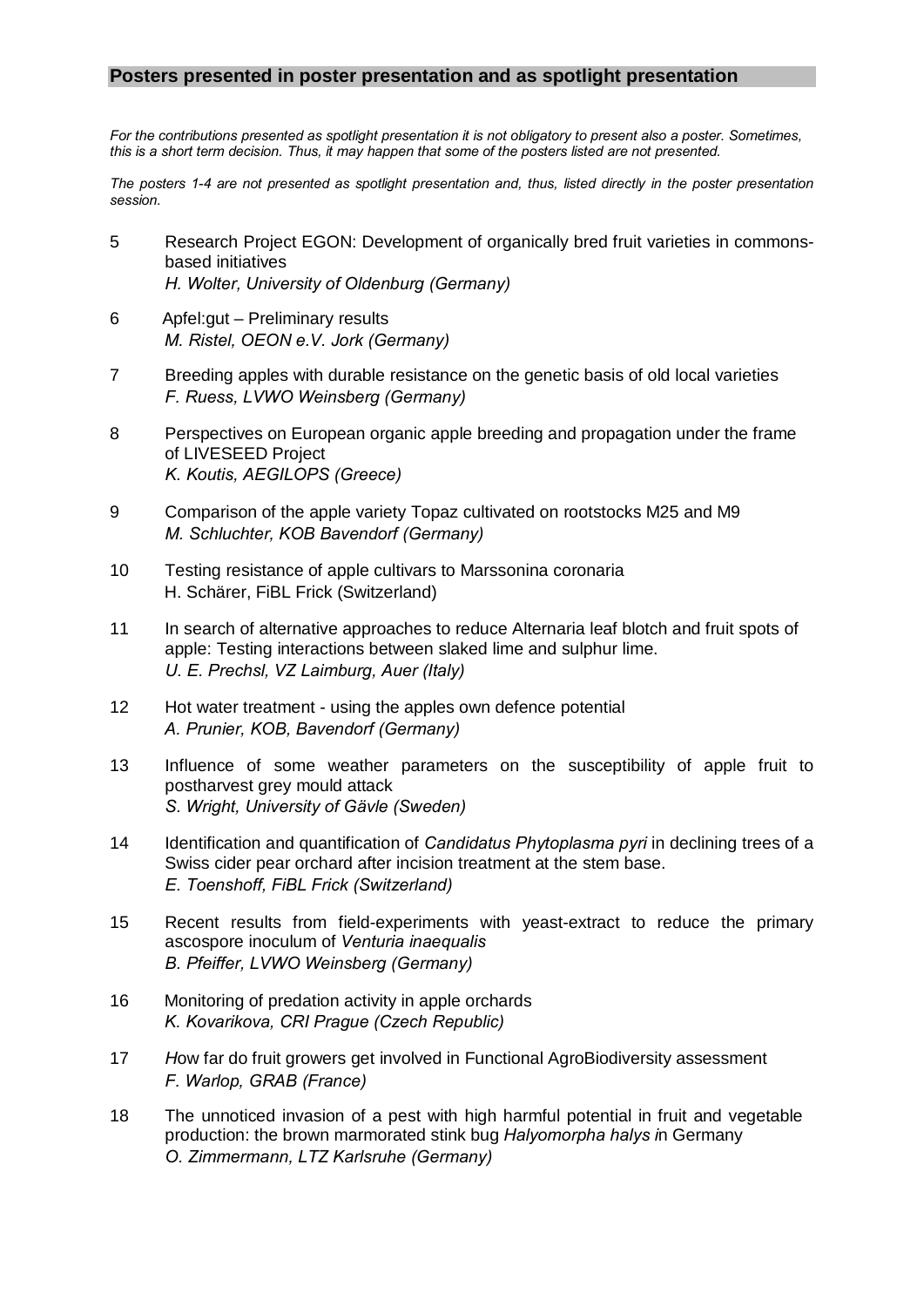#### **Posters presented in poster presentation and as spotlight presentation**

- 19 Control of codling moth Cydia pomonella L. by using CIDETRAK® CMDA COMBO™ MESO™ dispensers in Bulgaria *H. Kutinkova,* Fruit Growing Institute Plodiv *(Bulgaria)*
- 20 Organic fruit growing in Spain: First approach to its development *V. Gonzálvez, SEAE (Spain)*
- 21 Reflective mulch is a useful orchard floor management tool to suppress weeds and increase photosynthesis *Julia Reekie, Agriculture and Agri-Food Canada (Canada)*
- 22 The use of non-chemical methods in *Rhagoletis cerasi* control in baby food production *V. Falta, Biocont Laboratory, Modřice (Czech Republic)*
- 23 Testing of germ-inhibiting effects of different essential oils on conidia of *Monilia fructigena* and *Blumeriella jaapii B. Pfeiffer, LVWO Weinsberg (Germany)*
- 24 Control of Cherry leaf spot (*Blumeriella jaapii*) and Shot hole disease (*Wilsonomyces carpophillus*) with lime sulfur application before and after rain event *Z. Jelev, Agricultural University-Plovdiv (Bulgaria)*
- 25 Sweet cherry resistance to spring frost damage at bloom stage *R. Vávra, Research and Breeding Institute of Pomology Holovousy Ltd. (Czech Republic)*
- 26 Reaction of organically grown walnut cultivars to walnut blight (*Xanthomonas campestris p.v. juglandis*) and anthracnose (*Gnomonia leptostyla*) *M. Marinov, Agricultural University-Plovdiv (Bulgaria*
- 27 Are there preferences of *Drosophila suzukii* for cherry and plum varieties? *K. Köppler, LTZ Karlsruhe-Augustenberg (Germany)*
- 28 Control of *Drosophila suzukii* with DS-Lime in black berries *K. Köppler, LRA Karlsruhe in Bruchsal (Germany)*
- 29 Foliar applications of different plant biostimulants promote growth and fruit quality of strawberry plants grown under nutritional limitation *S. Stoppelsa, Free University of Bolzano-Bozen (Italy)*
- 30 A first survey on the health quality of soils in Martell valley with the prospective of implementing organic production of strawberries *M. Kelderer, Versuchszentrum Laimburg (Italy)*
- 31 Translocation of phosphonate from frigoplants to fruit in strawberries *H. Schärer, FiBL Frick (Switzerland)*
- 32 Insect biodiversity in soft fruits monitoring and barcoding. *O. Zimmermann, LTZ Karlsruhe-Augustenberg, (Germany)*
- 33 Survey of pests and beneficial fauna in organic small fruits plantations *E. Malusa, RIH, Skierniewice (Poland)*